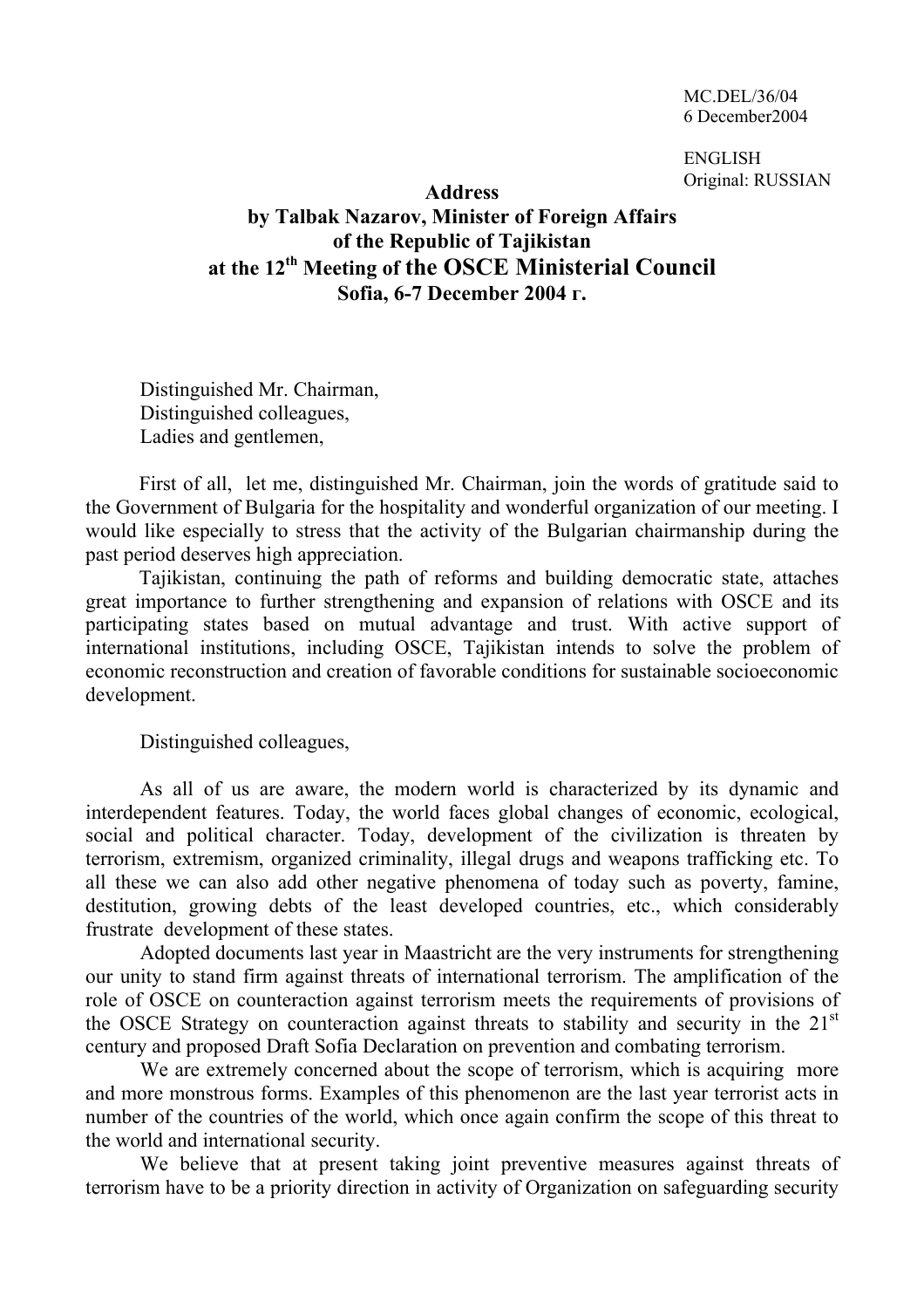and stability in the region. Accordingly, it is necessary to improve approaches for further solution of this problem so that the undertaken measures were effective and purposeful.

Ladies and gentlemen,

The government of Republic of Tajikistan continues to undertake efforts for solution of problems which today are faced by the state and society in regard with growing threats of terrorism in the modern world.

For this purpose, first of all, we have to find **solution of socioeconomic problems**. The low living standards of the population is a basic reason for demonstration of social aggression, and sometimes in a form of terrorism. In this connection, in Tajikistan the Strategy for reduction of poverty level is implemented. Indeed, the best answer to terrorism, as it seems, is elimination its sources.

In Tajikistan series of important laws have already been adopted, according to which functions and the role of public associations in the society considerably increases. The respective amendments and additions in the Constitution of the country have became a new contribution to development and improvement of bases of democracy and defense of human rights and freedom. In 2003 the Parliament of the country has adopted the Law on modification and additions in the criminal code of the Republic of Tajikistan based on principles of humanism. The major change, in this regard, is that at present death penalty in the country is applied only in 5 cases. Today, **the moratorium on death penalty** is in force in the country.

This year in October, the Parliament of Tajikistan ratified three international documents on terrorism. **Thus, our country became the participant of all 12 antiterrorist conventions. The Republic of Tajikistan has completely fulfilled provisions of the Resolution 1373 (2001) of the UN Security Council**, which envisages the necessity of ratification of the basic international acts on combating terrorism by member countries.

**We continue to adopt appropriate measures against expansion of organized criminality, illegal migration and drag trafficking.** The decrees of the President of the Republic of Tajikistan "On voluntary handing over and withdrawal of fire-arms, ammunition and military vehicles from the population of the Republic of Tajikistan", "On urgent measures on strengthening of combating illegal drugs trafficking" were issued, the law of Republic of Tajikistan "On combating corruption" and other acts which determined main directions of combating criminality were adopted. Tajikistan has joined the UN Convention on combating transnational organized criminality, and **in September of this year Tajikistan has entered Interpol.** It is also necessary to emphasize that now in Tajikistan the Draft Law "**On counteraction against human trafficking**" was worked out, which was submitted to the Parliament for consideration and will be adopted in the near future.

Distinguished colleagues,

Tajikistan, being on one of the most brisk crossroads of international drug trafficking, faces risks and challenges of  $21<sup>st</sup>$  centuries. The criminal world, actively using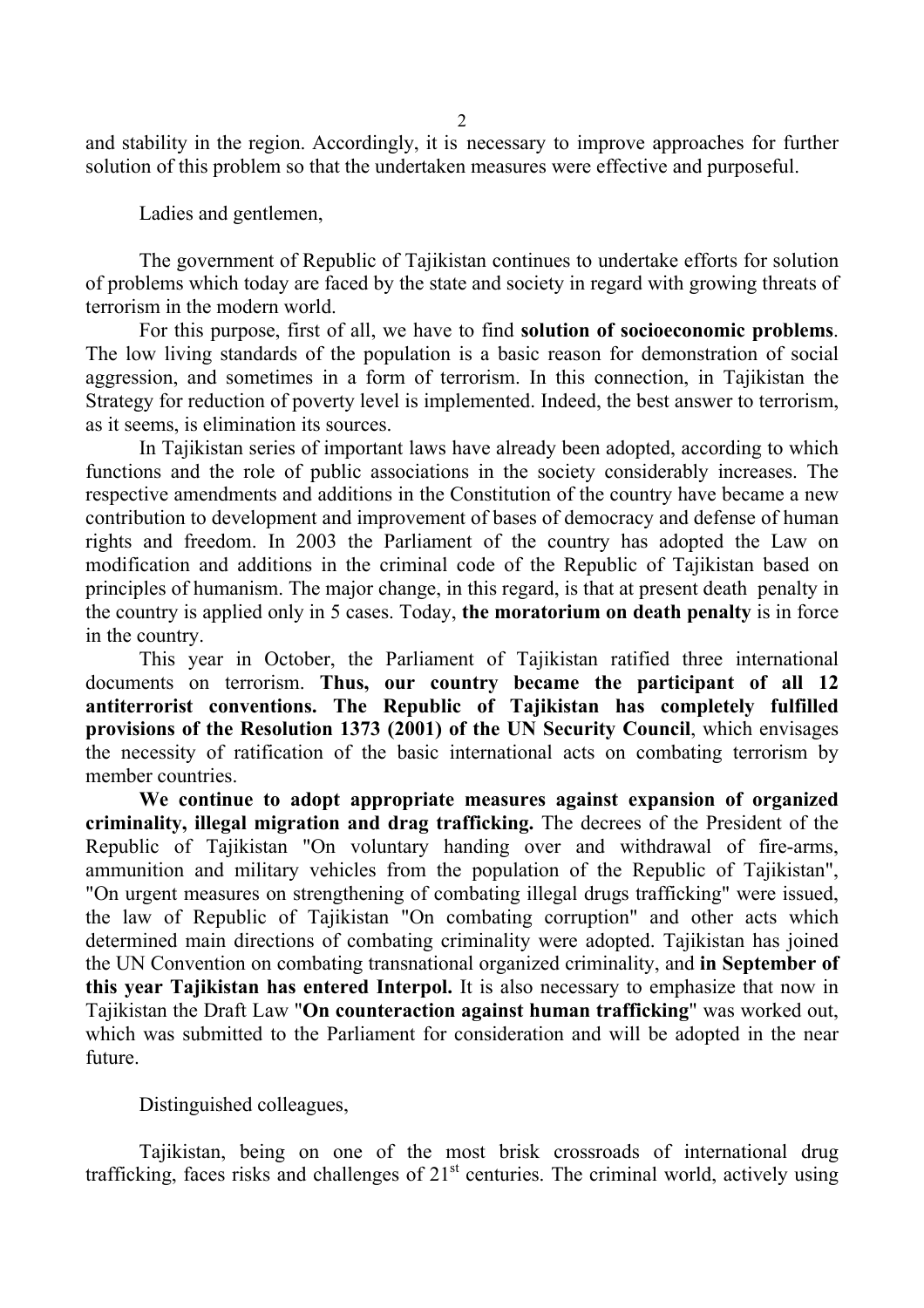all possible means and ways tries to protect itself. Illegally acquired small arms and light weapons, explosives and other kinds of the illegal weapons threaten national security of any country in particular, and the region as a whole..

According to the UN data, Tajikistan occupies the fourth place in the world for detention of drug traffickers and the third place for withdrawal of raw opium. Last year the problem of drug trafficking was considered by the UN as one of the twenty serious problems for the Plane. Therefore, Tajikistan proposed to create a wide international coalition for combating drug trafficking. It proves that the modern world is in need of necessary measures on this issue.

Tajikistan welcomes vitalization of OSCE activity on *strengthening security of borders and management of frontier issues*. Unification of frontier policy and customs rules, coordination of efforts and cooperation in solution of frontier problems are those measures, which are aimed at prevention of threats of international terrorism. These efforts meet the requirements of the Document on safety of travel documents adopted in Maastricht. We hope, that *the OSCE Concept on frontier security and management* will allow us to achieve more effective management of frontier control and improvement of coordination of frontier countries.

Considering that human trafficking represents new threat to security and stability in the OSCE region, we hope that the Plan of OSCE actions on combating human trafficking will serve as a reliable mechanism for realization of further steps by the participating states of OSCE in this direction and promote better cooperation among them in counteraction against this evil phenomenon.

The government of the Republic of Tajikistan attaches great importance to efforts of the international community directed on disarmament, including complex of problems related to mine clearing. The Geneva International Center for Humanitarian Demining, the Governments of Canada, Japan, Norway, Sweden, Belgium and other member states of EU and ОSCE continue to make important contribution to this process.

The established Tajik Center on mine issues closely cooperates with the OSCE Center in Dushanbe. The OSCE Center makes efforts for mobilization of financial assets of the donor countries for these purposes. At present, the Commission under the Government of the Republic of Tajikistan on implementation of the international humanitarian right has ratified the Strategic Plan on mine issues for 2004 – 2008, and Annual Plan on mine issues for 2004.

In a context of combating international terrorism, Tajikistan supports the OSCE efforts on such concrete directions as the neutralization of threats and prevention of smuggling of small arms and light weapons (SA/LW) and conventional ammunition. In this regard, I would like to express gratitude to the OSCE member countries for readiness to assist my country in solution of the problem of further improvement of management, storage and destruction of stocks of conventional ammunition, small arms and light weapons and provision of their security.

Ladies and gentlemen,

In the field of economic and environmental measurement it is necessary to develop further created mechanisms in the OSCE framework to realize properly the documents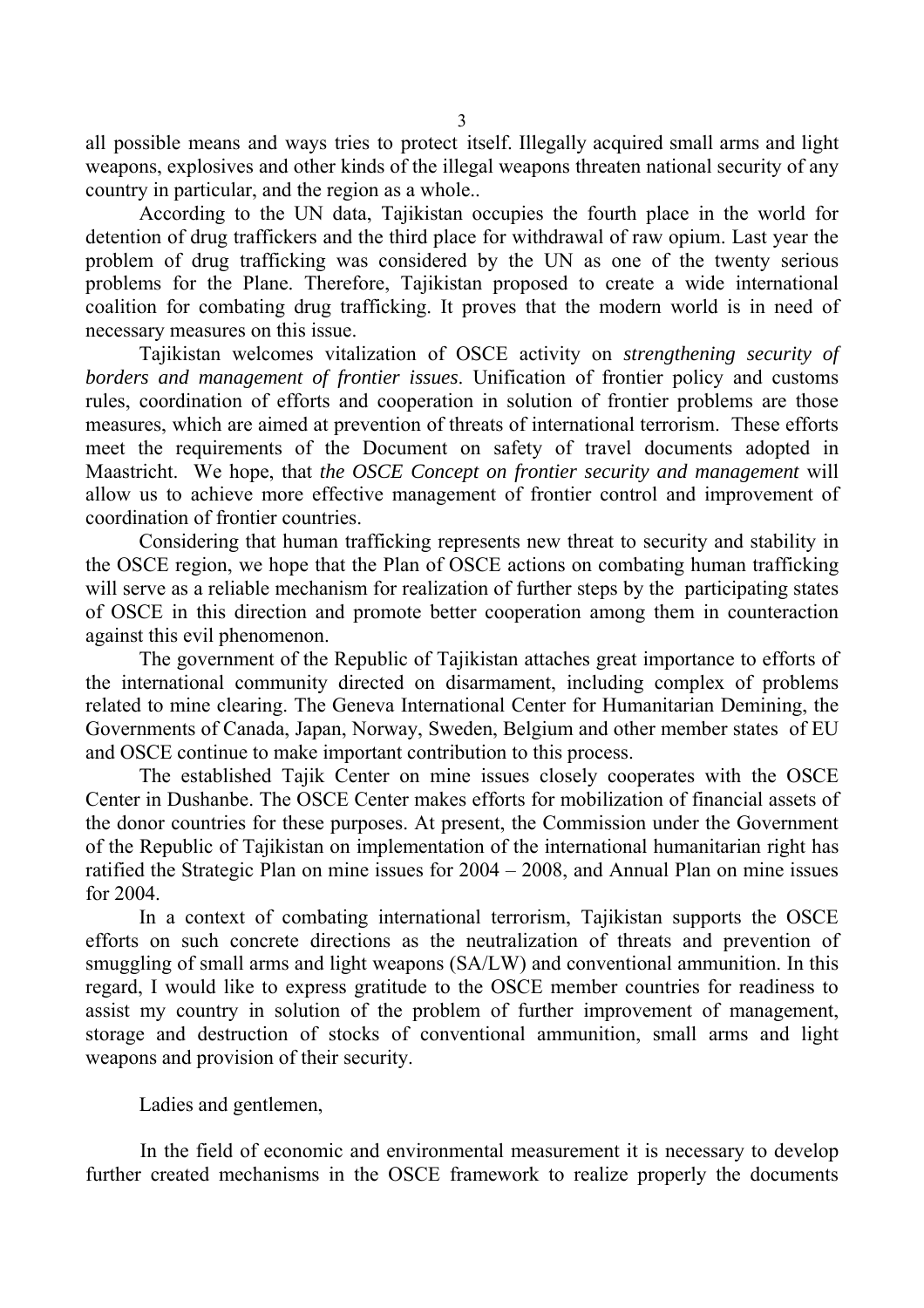adopted in this sphere, in particular in the field of free trade, industrial cooperation, development of power, transport and communication, investment, science and technology, as well as protection of environment. We believe, one of the basic tasks of the Organization in the given direction is creation of equal conditions for trade and economic cooperation in the entire OSCE region. The problems of employment, support of needy strata of the population and their supply with drinking water still remain actual for Tajikistan.

We believe, for today, the level of fulfillment of obligations by some member states in provision of freedom of movement for people and goods, improvement of conditions for development of tourism and expansion of cultural ties between our countries is insufficient.

I would like to emphasize, that the Government of Tajikistan agrees with the proposals by the Chairman-in-Office – Mr. Solomon Passy concerning enhancement of the political role of the Chairman-in-Office and the Secretary General of OSCE. We also fully support his idea about moving the venue for the annual Economic Forum of OSCE to regions with economic and environmental problems. In this regard, we consider that organization of the Economic Forum of the Organization on a theme "Problems, risks and challenges of development of transport and communications in the OSCE region" in 2006 in one of the Central Asian countries would be very actual. Availing of this opportunity, I would like once again to convey the proposal of my Government to organize this very important international forum in Dushanbe. The Tajik side is ready to provide all necessary conditions for organization and realization of the Economic Forum of OSCE.

## Distinguished Mr. Chairman,

In February, 2005, in Tajikistan the parliamentary elections will be held. Our country continues to cooperate closely with the OSCE Office of Democratic Institutions and Human Rights (ODIHR) on appropriate amendments into the Law on Elections and hopes for further fruitful interaction with this Office.

Concerning the available proposals on reforming OSCE, I would like to note that we fully support these proposals and we emphasize their timeliness. At the same time, we consider that the activity of the field missions of OSCE, for which the main means of the budget of the Organization are allocated, causes certain concern in regard with recent tendencies of departing from fulfillment of the main provisions of the mandates related to rendering assistance to local authorities in realization of projects and programs. Instead of it, in practice, activity of missions is limited particularly to monitoring of situation in the field of human rights and democratic institutions, as was fairly noted in the Statement of the Leaders the CIS countries dated September 15, 2004, adopted during their meeting in Astana.

Now it is necessary to consider development of new provisions of procedures of OSCE and systematize already existing provisions, which could considerably regulate and improve procedures used in practice. We are also sure that to achieve practical realization of the principle of fair geographical distribution of posts in the Secretariat and specialized institutions and missions will become a priority task of OSCE in the nearest future. Prompt elimination of unbalanced situation between three measurements in activity of the Organization by increasing the role of an economic and environmental components is very important at the present stage. We believe that transformation of priorities to humanitarian